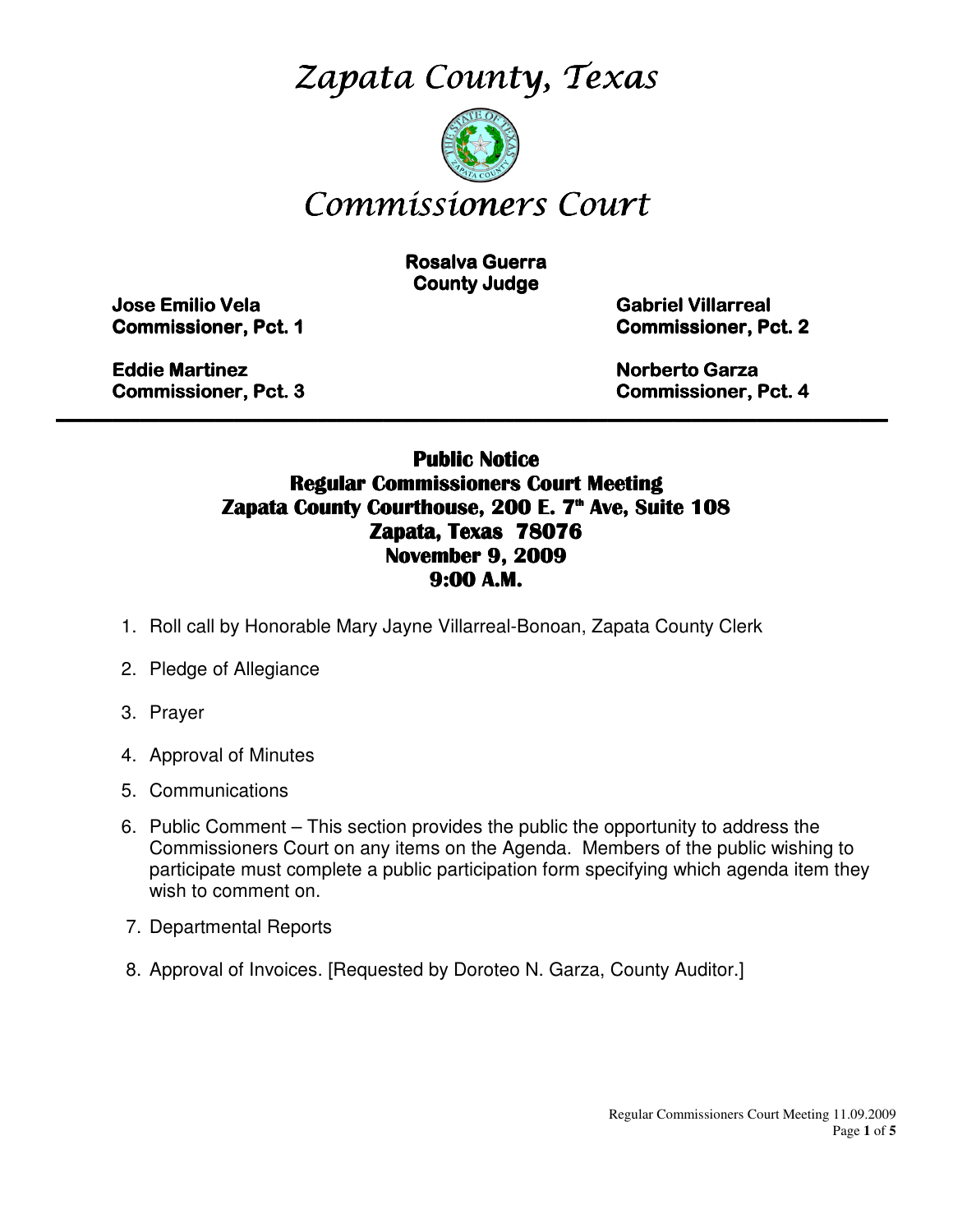### **DELIBERATE AND CONSIDER ACTION ON THE FOLLOWING ITEMS**

- 9. To assign a committee or youth leader to be in charge of the Romeo T. Flores Park Soccer Field. [Requested by Commissioner Jose Emilio Vela, Pct. 1.]
- 10. Approval to install electric meter and necessary appurtenances at the Flores Park to provide lighting for the baseball fields and the newly remodeled concession stand. [Requested by Commissioner Jose Emilio Vela, Pct. 1.]
- 11. To approve the hiring of Rogelio Barrow as Labor/Maintenance @ 7.25/hr. Slot #2 and Hilario Arambula as Welder/Labor/Maintenance @ 8.60/hr. Slot #6 Road and Bridge Department # 15-012-554. [Requested by Commissioner Gabriel Villarreal, Pct. 2.]
- 12. To allow Mr. Mercurio Martinez to extend landfill waterline under the condition that he will be responsible for all labor work and county providing materials. [Requested by County Judge Rosalva Guerra.]
- 13. To approve proposal for engineering services to assist Zapata County with a preliminary compliance plan for County's San Ygnacio Landfill. [Requested by County Judge Rosalva Guerra.]
- 14. To accept the resignation of Randy Sauceda and allow Fire Chief to hire a paramedic at \$12.39 per hour. [Requested by Juan Jose Meza, Zapata County Fire Chief.]
- 15. Request permission to use the Zapata County Pavilion for the Intocable Holiday Children Event to be used on December 22 & 23, 2009. [Requested by Maricela Muñoz.]
- 16. To use Oswaldo H. and Juanita G. Ramirez Exhibit Hall for the FFA and 4-H Prospect Show on January  $9<sup>th</sup>$  & 10<sup>th</sup>, 2010. [Requested by Zapata High School FFA & Zapata County 4-H.]
- 17. To lease/purchase an Asphalt Zipper. [Requested by Commissioner Norberto Garza, Pct. 4.]
- 18. To approve the purchase trailers for the recycling department, each in the amount of \$2,595.00. [Requested by Doroteo Garza, County Auditor.]
- 19. To enter into an agreement with Webb County, Texas, to house their inmates at the rate of \$40/day. [Requested by Sigifredo Gonzalez, Jr. Zapata County Sheriff.]

### **TABLED ITEMS**

20. To award construction contract for the Jennings Road Project. [Requested by Manuel Gonzalez, Premier Engineering.]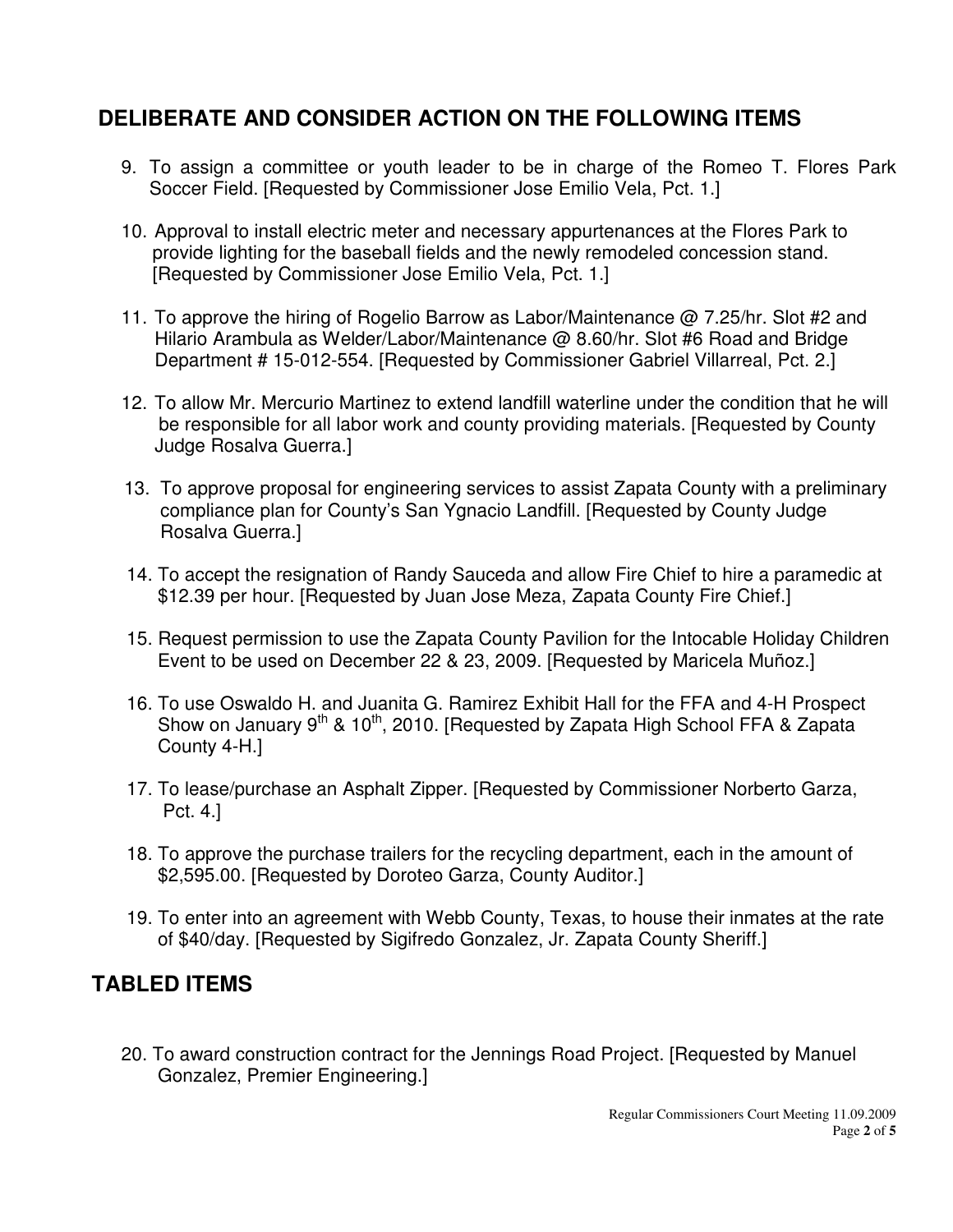### **RESOLUTIONS AND PROCLAMATIONS**

21. To support and participate in the South Texas Development Council and confirming the appointment of representatives from the County of Zapata, Texas to serve on the Board of Directors of the South Texas Development Council for the period of October 1, 2009 to September 30, 2010. [Requested by County Judge Rosalva Guerra.]

### **CONSENT ITEMS**

- 22. Approval of street lights at the following areas:
	- 1001 Fresno Ave. (Zapata Townsite)
	- FM 2687 (Chihuahua Subdivision)
	- 912 Carla St. (Zapata Townsite)

[Requested by Commissioner Jose Emilio Vela, Pct. 1.]

- 23. To approve a speed bump at 1104 Laredo St. in the townsite of Zapata, Medina Addition. [Requested by Commissioner Gabriel Villarreal, Pct. 2.]
- 24. To install a speed hump between  $4<sup>th</sup>$  & Zapata. [Requested by Commissioner Norberto Garza, Pct. 4.]
- 25. To install a security light at 5418 Pharr Ln. [Requested by Jose Francisco Mendoza, Zapata County Shop Foreman.]
- 26. To approve the following line item transfers as requested.

|             | <b>DEPARTMENTAL</b> | INE ITEM-  | <b>FUND</b>                       | <b>AMOUNT</b> |
|-------------|---------------------|------------|-----------------------------------|---------------|
| <b>FROM</b> | <b>WATER WORKS</b>  | 10-370-901 | <b>ROYALTY FUND</b>               | \$5,000.00    |
| <b>TO</b>   | <b>WATER WORKS</b>  | 10-409-457 | <b>SPECIAL</b><br><b>MATERIAL</b> | \$5,000.00    |

|             | DEPARTMENTAL       | LINE ITEM  | <b>FUND</b>                                  | <b>AMOUNT</b> |
|-------------|--------------------|------------|----------------------------------------------|---------------|
| <b>FROM</b> | <b>WATER WORKS</b> | 10-370-901 | ROYALTY FUND                                 | \$25,000.00   |
| . TO        | <b>WATER WORKS</b> | 10-409-764 | <b>SPECIAL</b><br>CONTRACT<br><b>SERVICE</b> | \$25,000.00   |

To meet budget requirements. [Requested by Zapata County Waterworks.]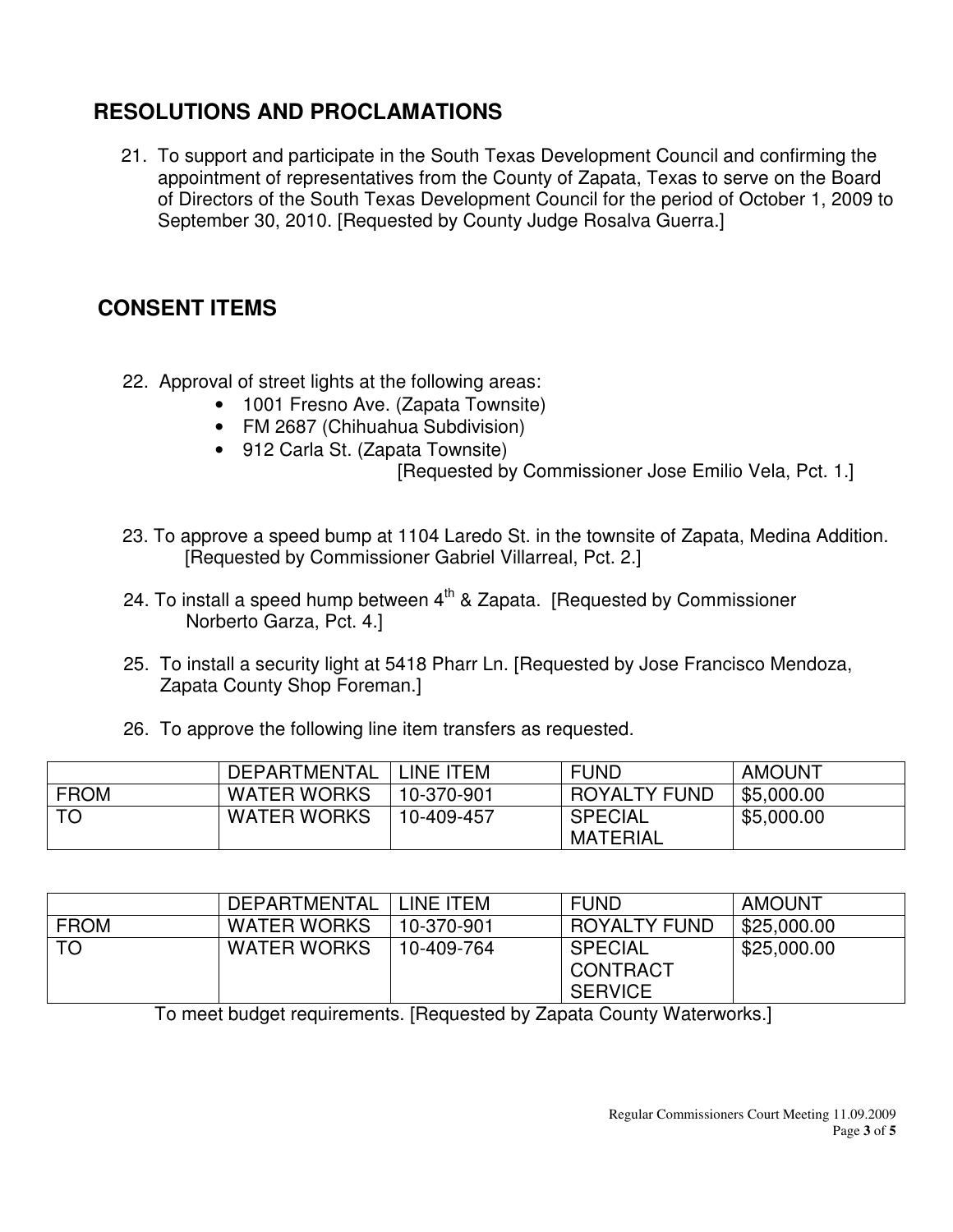### **REPORTS AND PRESENTATIONS**

- 27. Presentation by Mr. Villanueva regarding the Land Forage Management Insurance Program available to Zapata County Farmers and Ranchers. [Requested by Commissioner Jose Emilio Vela, Pct. 1.]
- 28. Census 2010 Awareness Presentation. [Requested by Felicia Ramirez, Partnership Specialist.]
- 29. Presentation and demo of Ashpalt Zipper Product. [Requested by Barry Dill, Asphalt Zipper.]

**Note 1 Gov't Code Ann 551.071, Consultation with Attorney Note 2 Gov't Code Ann 551.072, Real Property Note 3 Gov't Code Ann 551.074, Personnel Matters Note 4 Gov't Code Ann 551.076, Security** 

The Commissioners Court will consider the following items in Executive Session. The Commissioners Court may also consider any other matter posted on the agenda if there are issues that require consideration in Executive Session and the Commissioners Court announces that the item will be considered during Executive Session.

## **EXECUTIVE SESSION**

- 30. To address county employee issues. [Requested by Commissioner Jose Emilio Vela, Pct. 1.]
- 31. To purchase the Community Action Council of South Texas medical clinic in Zapata. [Requested by County Judge Rosalva Guerra.]
- 32. To entertain the idea of purchasing the property located at 178 South US Hwy 83 for recreational water park for the community.[Requested by County Judge Rosalva Guerra.]
- 33. To request permission to inquire about State surplus land located in the County of Zapata. [Requested by County Judge Rosalva Guerra.]